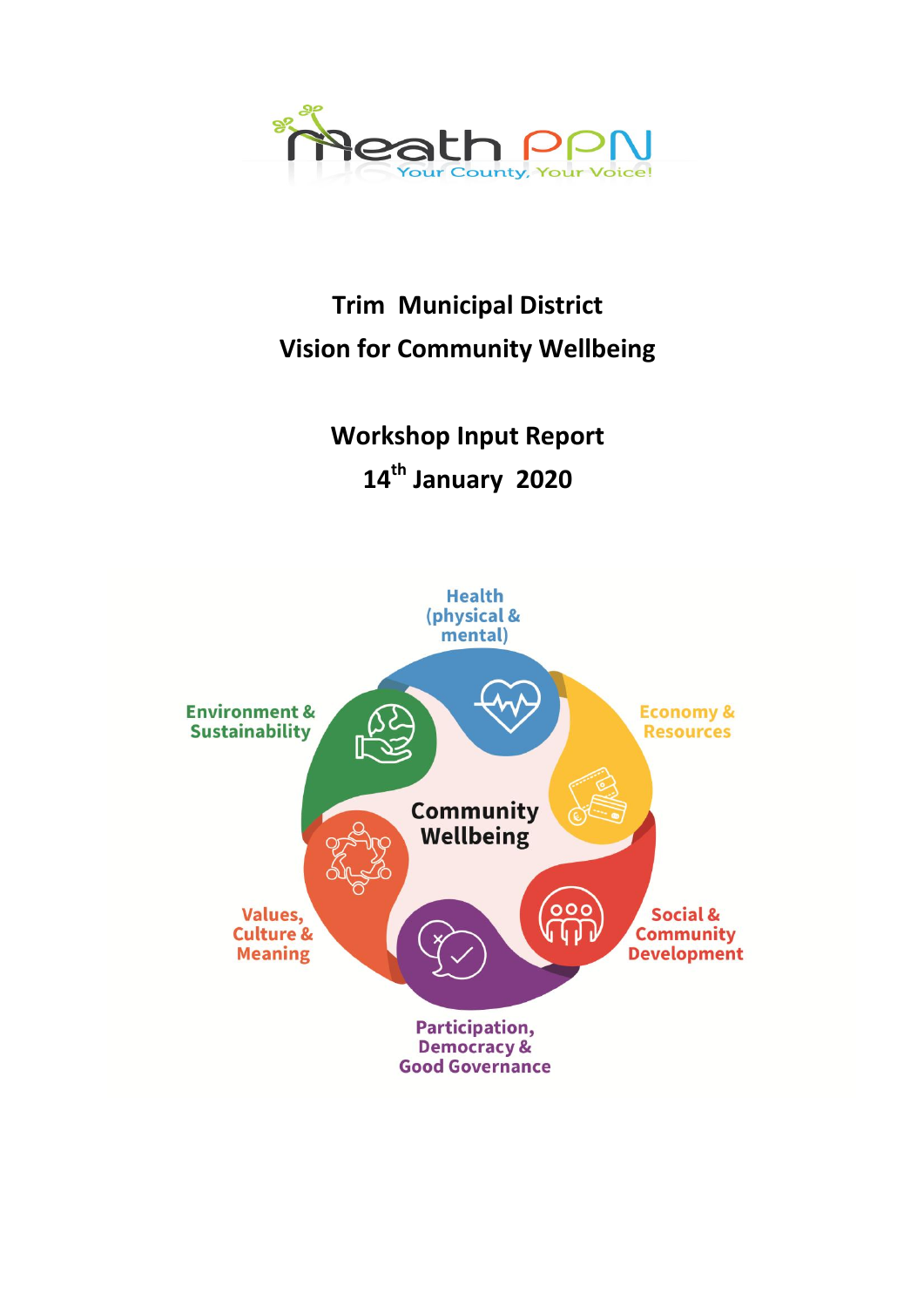# **PARTICIPATION, DEMOCRACY AND GOOD GOVERNANCE:**

What is necessary to ensure that our local government structures support the wellbeing of our community for this and future generations? What is necessary to ensure that we have a voice in the decisions that affect us and that all voices are being heard?

# Support for Voluntary Activities

# Information Sharing and Networking

- Compile a core list of essentials for community wellbeing strategy to be enabled e.g. each community should complete a tick box form to show what services and facilities they already have. Then gaps can be identified and filled by linking with the nearest relevant service.
- An information hub for community/ voluntary groups.

# Simplified Operation and Support for Operation of Voluntary Groups

- Like Muintir na Tíre legislate to voluntary groups to set up in a simple format, through a central organisation.
- Provide standard constitutions, policy documents, governance guidance, etc. for community groups.
- Charity regulation should only apply to commercial organisations not voluntary groups.
- A community council; so voluntary groups have a structure to feed into and access information, like the MABS offices (Money Advice and Budgeting Service).
- Proper understanding of GDPR rules.
- Legislate for voluntary sector insurance.
- Facilitate voluntary organisations to act; don't penalise voluntary activity.
- Bureaucracy (Garda Vetting needed for each activity, insurance costs, etc.) are stopping participation.
- Grassroots should be there to do anything needed; get more information, incentivise, and state agency to provide catalyst for grassroots is needed.
- Lack of expertise in voluntary groups to participate properly.
- Use the TT (Tidy Towns?) structure, it's healthy.

# Funding & Resources

- Springboard and support for incentives by voluntary groups/
- More/ adequate funding for voluntary organisations.

# Networking, Recognition and Promotion of Volunteering

- Keep the community positive; share positive news on community action, encourage volunteers and give recognition.
- Voluntary unity and synergy working together.
- More recognition for volunteers.
- Volunteering to be promoted.
- Promote a sense of ownership by citizens.
- Negativity in social media: we need to promote a positive message on volunteering on social media.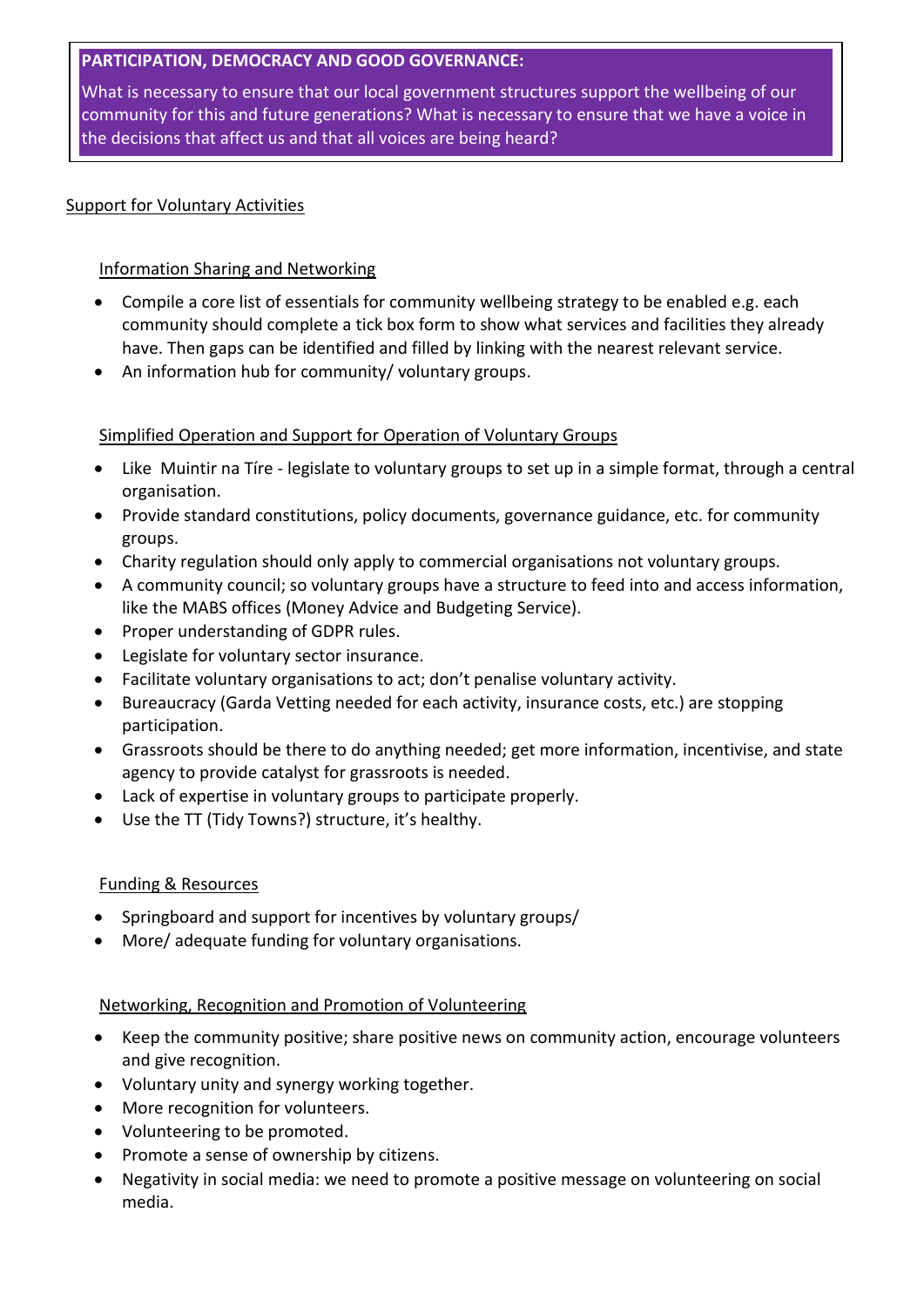# **Transparency**

- Governance needs improvement.
- Improved transparency in planning decisions
- Work areas of Council staff to be identified.

# Communicating with citizens

- Feed in (inputs) are not listened to.
- Repetition of meetings; same information from various people. These should be streamlined, with a one-stop shop on public participation at Municipal District level and open clinics.

# Elected Representatives

- Honest feedback on representation; there is no follow up and all communications should be responded to.
- Accountability; systems to record members communications or motions.

# Public Participation Network (PPN)

- PPNs should communicate with each other.
- Communication skills training is needed by the PPN.
- Provide more information on what's happening.
- Social media Facebook/ What's App for the PPN
- National campaign on PPNs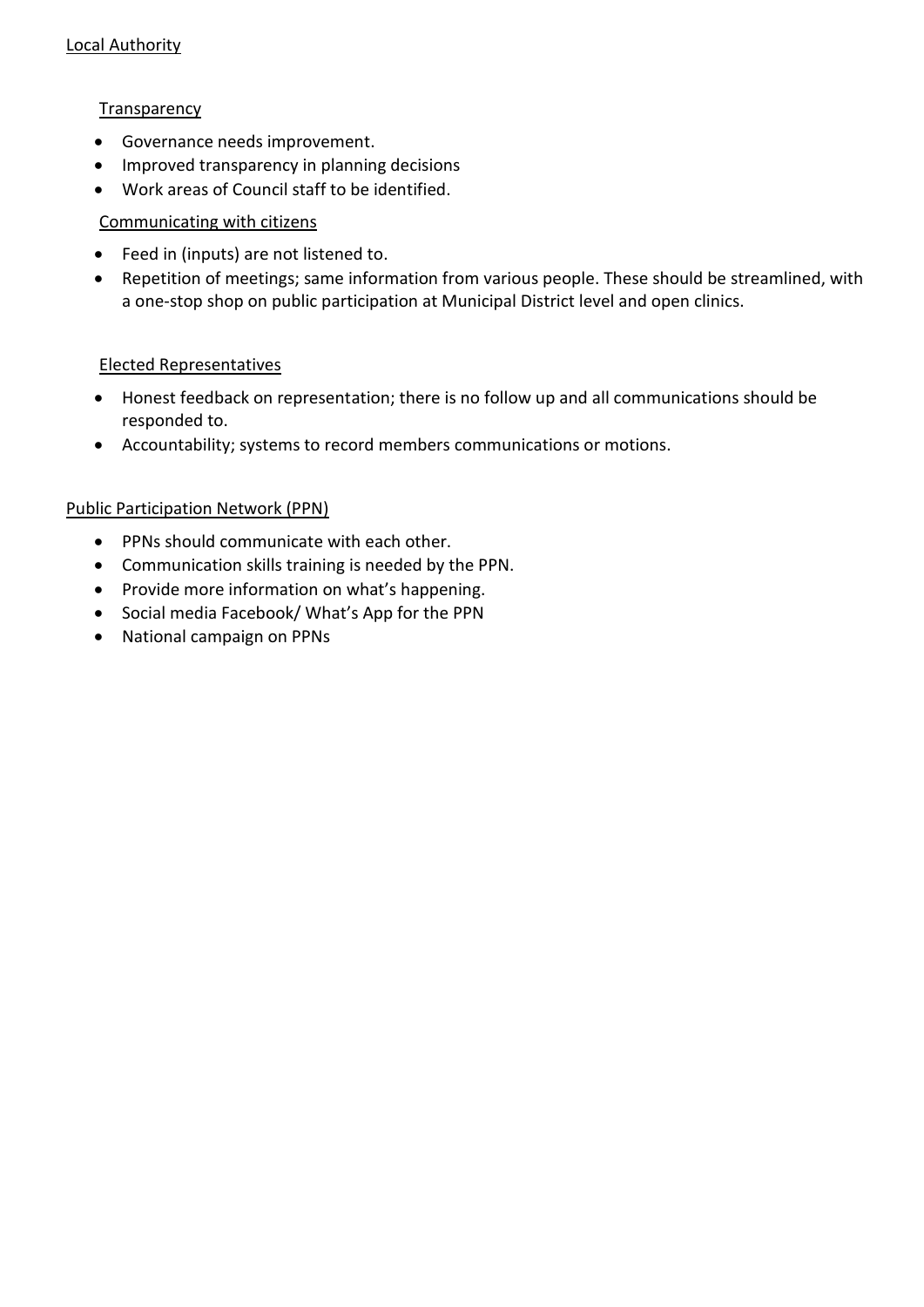# **HEALTH (PHYSICAL AND MENTAL):**

How can all members of our community enjoy the best possible physical and mental health? What about people with special needs, older people, and carers?

## Community Facilities and Spaces

- More spaces to drop in & chat
- Communication through social activities/ aspect
- Community house/ building available to meet at minimal or no rent.
- Intergenerational spaces e.g. have toddler groups at nursing homes
- Facilities for all activities that are health enhancing.

## Health Services and Facilities

- Community based "social prescribing service" to connect people into their communities, voluntary groups, etc.
- Medical/ well being centres with doctor, health coach, counselling, etc. under one roof
- [Primary Health Care] Centre for checking whether injuries or other conditions require referral to hospital.
- Step down facility
- Health plan mentor programme.

## Carers

- More carers for people in need
- Encouragement of community carers
- Respite facilities for carers

## Housing and Supports for Living

- Supported housing groups for those needing supported living e.g. the elderly, people living with disability, etc.
- Community care of senior citizens
- More housing supports for women's refuge
- More refuges

# Community Supports

- Community awareness of neighbours like a Neighbourhood Watch
- "Human Library "

## Information

- Full list of services available in all local communities
- Awareness of other services e.g. suicide Pieta House
- National and local communication network for services

## Recreation

- Nature walks in towns and villages
- Footpaths to allow people to engage in physical activities such as walking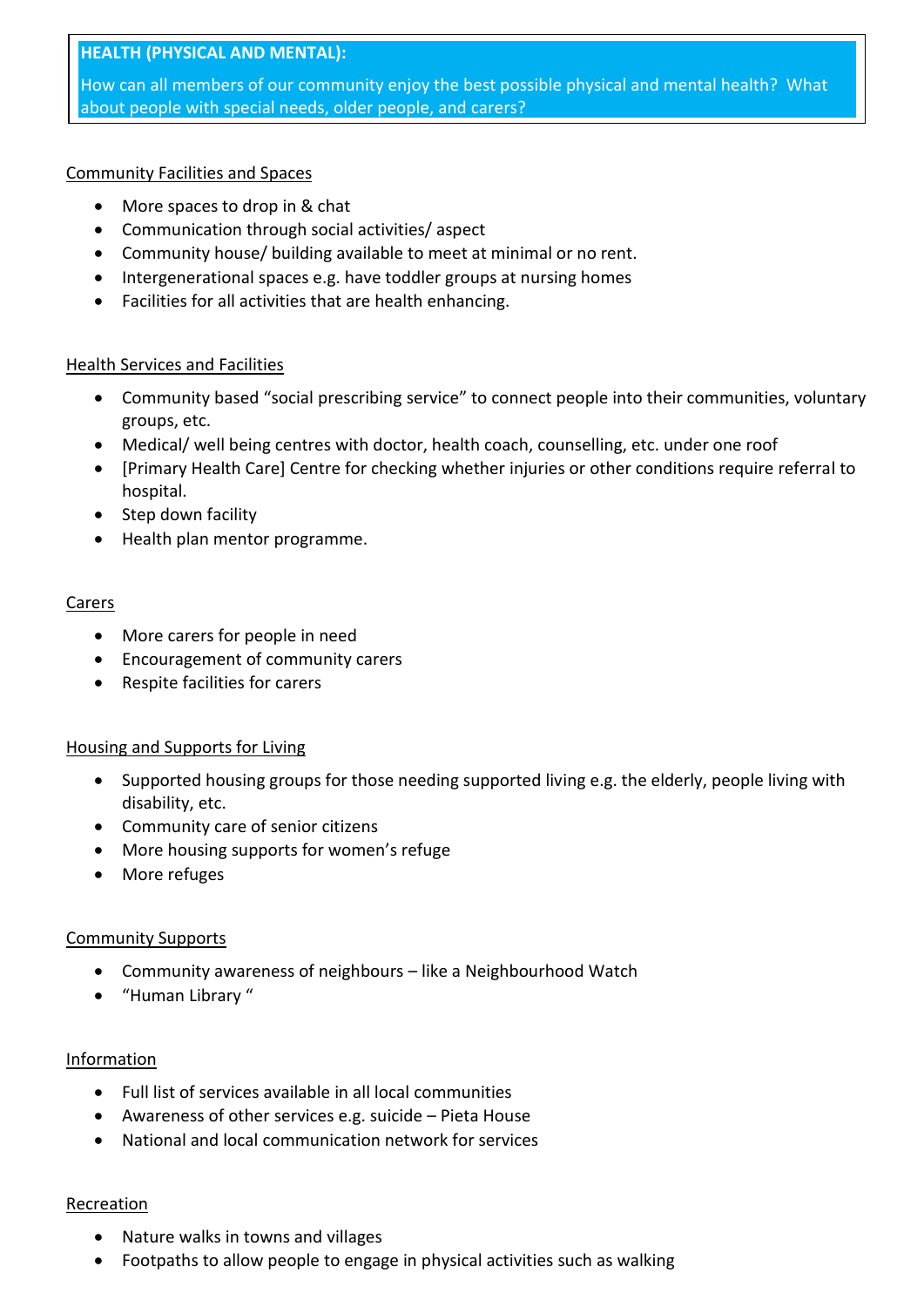- Signed walks and outdoor gyms
- Local authorities provide sporting and other facilities
- Encouragement of sports clubs in the community
- Health and wellbeing for the wider GAA community.

## **Environment**

- Environmental initiatives for specific illnesses
- Maintain air quality by minimising pollution from trucks, cars, industry.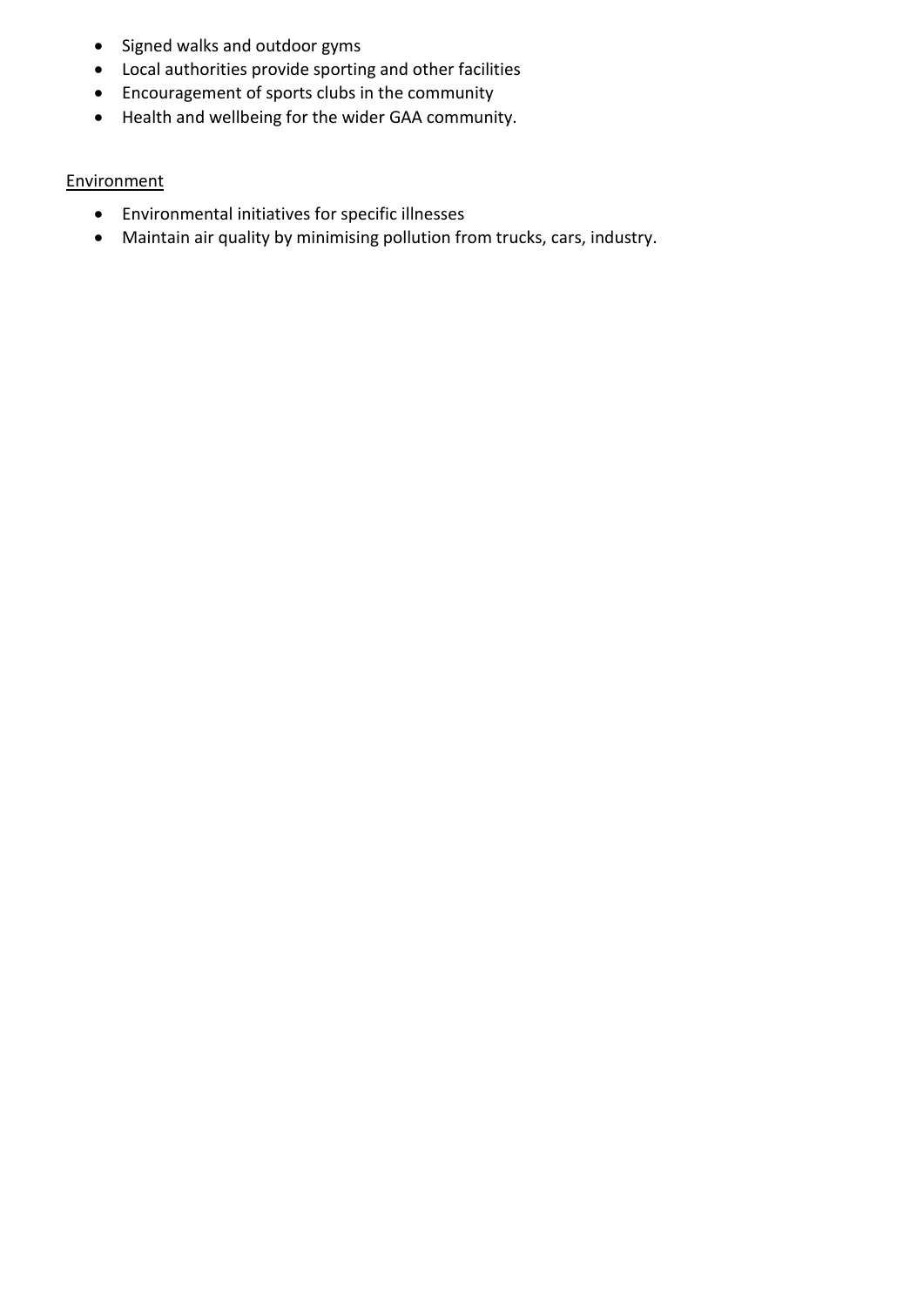## **ENVIRONMENT AND SUSTAINABILITY:**

How do we value our natural environment and man-made heritage? What can be done to conserve, protect and restore these? How can we interact with the environment in a sustainable way, and hand it on to the next generation in a better state?

#### Waste

## Reduction

- Responsible communications reduce/ remove the waste generated by meetings and communications.
- Supermarkets, restaurants and hotels only use recyclable materials
- Supermarkets held responsible for the plastics they sell.

## Recycling

- Recycling initiatives more user friendly
- More user friendly recycling centre; community groups should be able to access at low cost/ for free.
- Initiatives to support community initiatives to recycle or remove waste at low cost.
- Provide an upcycling space/ service in Trim

## Management

- Provide collection points for plastic
- Monitoring & Control
- Controlling and monitoring waste disposal, especially in quarries and landfill
- Control of waste being drawn into quarries in South Meath
- Rubbish being dumped e.g. Bohermeen Bog

## Protecting Resources

- Protect our water
- Mind Meath's aquifers and protect from quarries

## Improve Practice to Reduce Damage to the Environment

- Bad management in cleaning all road drainage grates
- Encourage and incentivise GAA clubs to be greener.

## Recreation

- Walkway/ greenway on local bog
- Develop access to the Boyne river banks from Clonard to Trim to facilitate a walkway.

## **Energy**

- Home retrofitting initiatives for poorer families.
- Increased grants for solar energy and insulation
- Promote possibilities to feed into the national electricity grid from small scale renewable energy sources.

## Minding Nature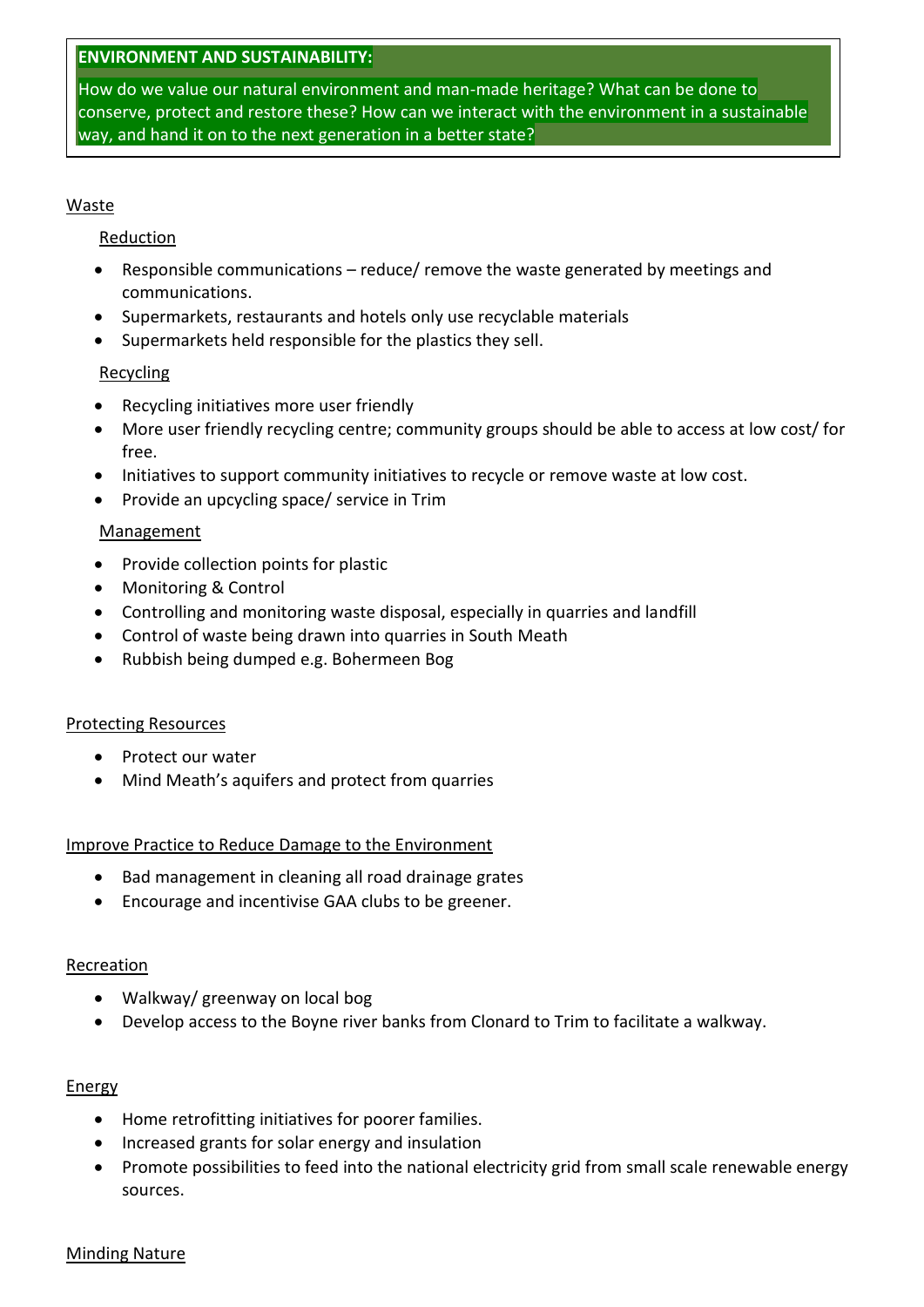- Improve awareness of biodiversity
- Plant more trees

## **Education**

- Provide environmental education from a young age
- Informing and educating the younger generation
- Raise awareness
- Promote togetherness

# **Tourism**

• Bring Ballivor into Trim tourism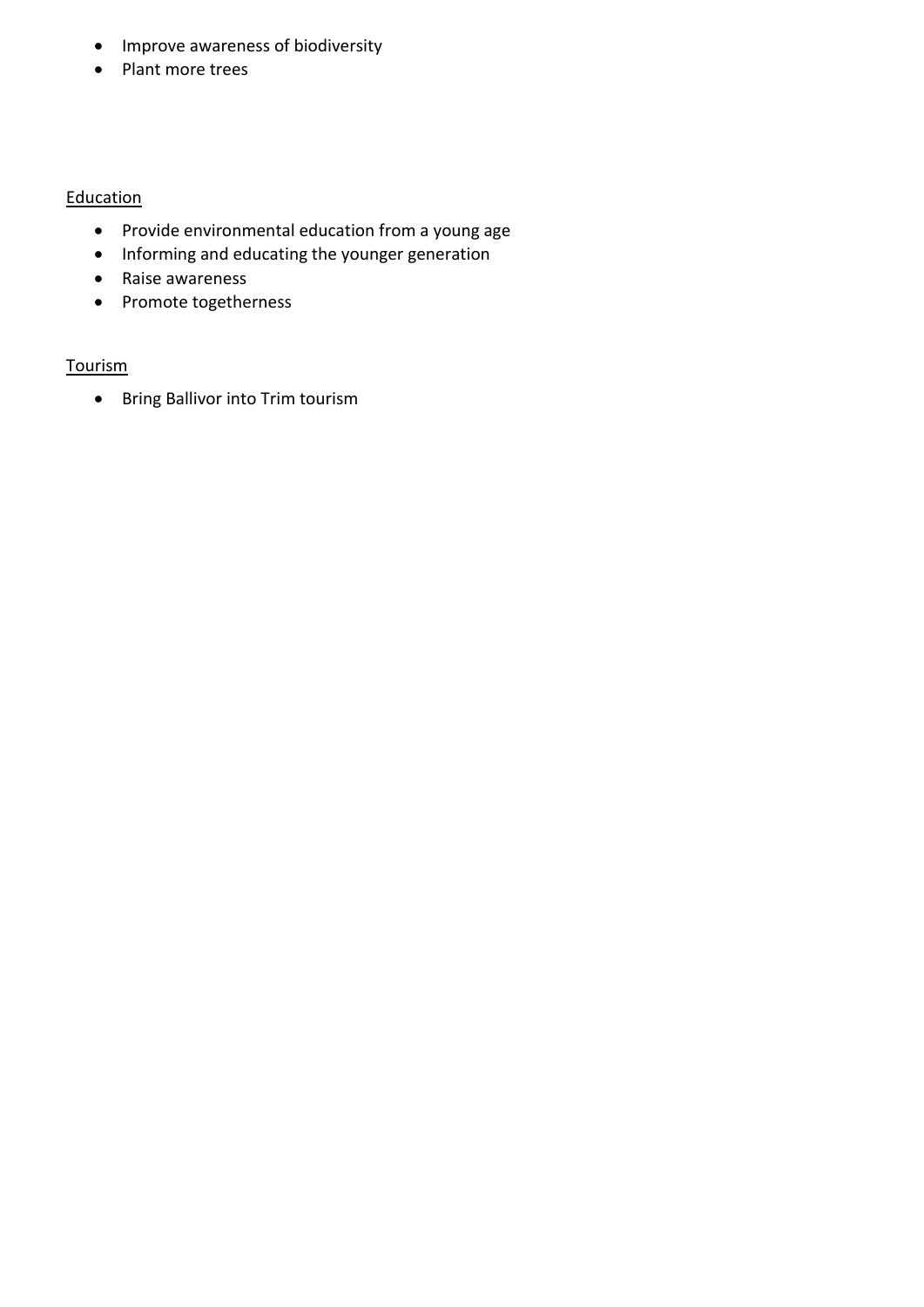# **SOCIAL AND COMMUNITY DEVELOPMENT:** How can we be an inclusive community where we support each other and ensure no one is left out? What are the important social services and facilities we need to live well from childhood to old age?

# Planning and Infrastructure

- Co-ordination between house planning and planning of schools and playgrounds.
- Planning for social facilities in housing developments.
- More local social housing a 50 year plan.

# **Education**

More schools and special needs schools

# Community facilities

- All inclusive community centres
- Community meeting rooms at low rent.
- Sufficient social facilities to reduce the need for Garda presence.

# **Infrastructure**

- Improved broadband
- All inclusive electric/ no carbon flexi bus at low cost.

# Services

Affordable childcare

# Support for Voluntary Organisations and Volunteers

- State-sponsored/ funded insurance for voluntary community groups.
- Proper accredited voluntary hours would be recognised for income tax allowance.

# Information

 It's important that all information on clubs, social groups and organisations inform the local community what's available to wider areas.

# Integration/ Inclusion

• Integration of older and younger people.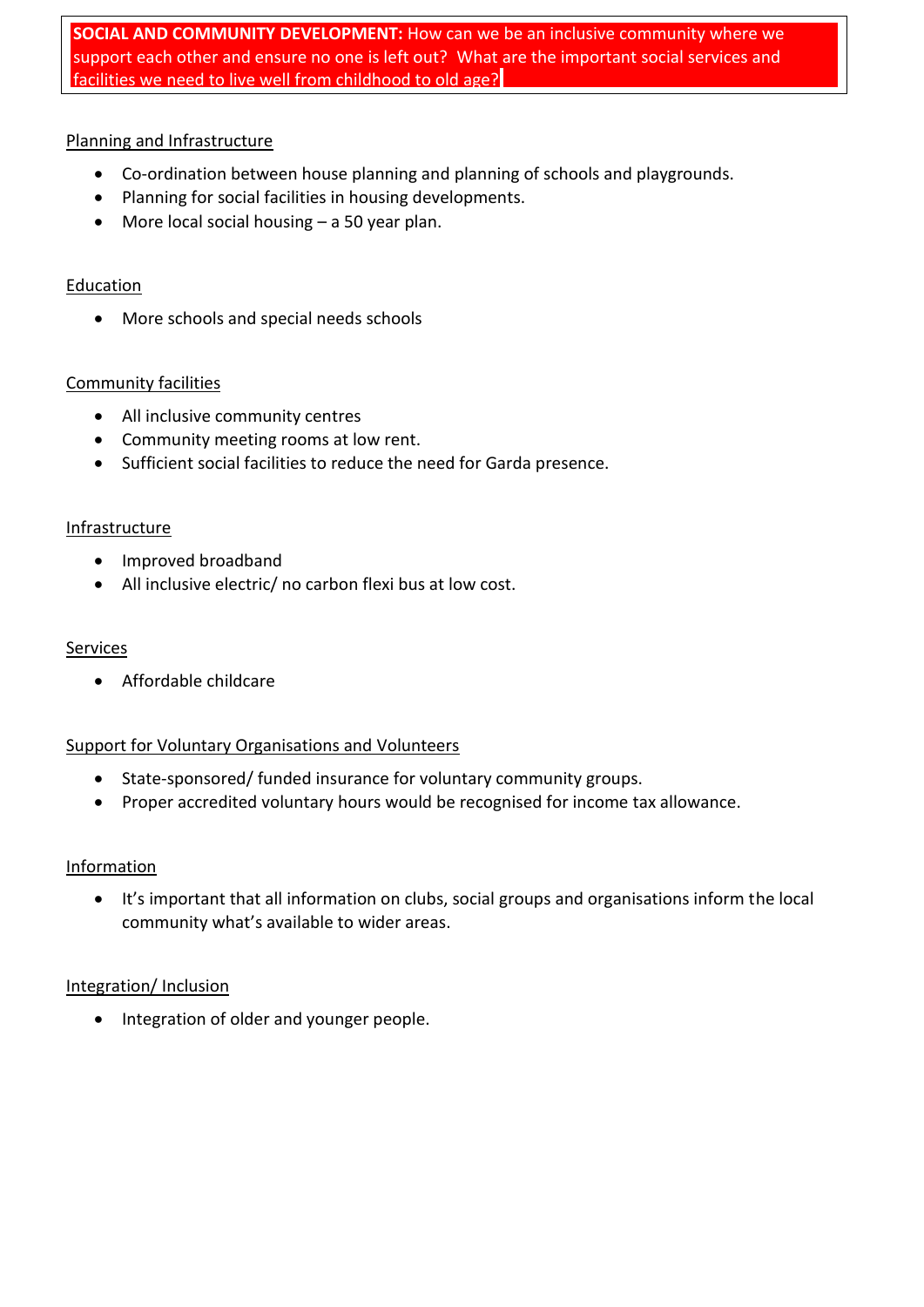**VALUES, CULTURE AND MEANING:** What is needed to ensure that everyone both feels, and actually is, included and valued, and that our different values and cultures are respected and nurtured?

## **Volunteering**

- Encouragement of volunteers and respect for the work of volunteers.
- Encourage volunteerism and employment for older people.
- Provide supports for volunteers.

## Multi-Cultural Communities

- Provide opportunities for all cultures to integrate and celebrate; multi-cultural festivals, etc.
- Embrace other cultures
- Cultural awareness events/ training "human library"
- Zero tolerance of racism
- Role of schools in cultural awareness, respect and values
- Integration into Irish culture.

## Irish Culture

- Respect and awareness of old Irish culture.
- Raise awareness of local and national traditions.

## Our Environment

- Cleaner healthy environment through recycling.
- Environmental awareness to be taught in schools from a young age.
- Conversations with young people/ children about respecting people, land, etc.

# Supporting Resilience

Training those in schools to identify and handle bullying.

# Supports for Groups within our Community

## Older people

- Respect for the wisdom of older people intergenerational initiatives
- Older peoples skills an knowledge valued.

# Young people

- Improved facilities/ inclusion of young people.
- More visible open spaces for young people

# Families

- Family culture and values through education e.g. eating meals together
- Family inclusion, e.g. in Mass, making it more enjoyable for young people.

## Heritage

Heritage festivals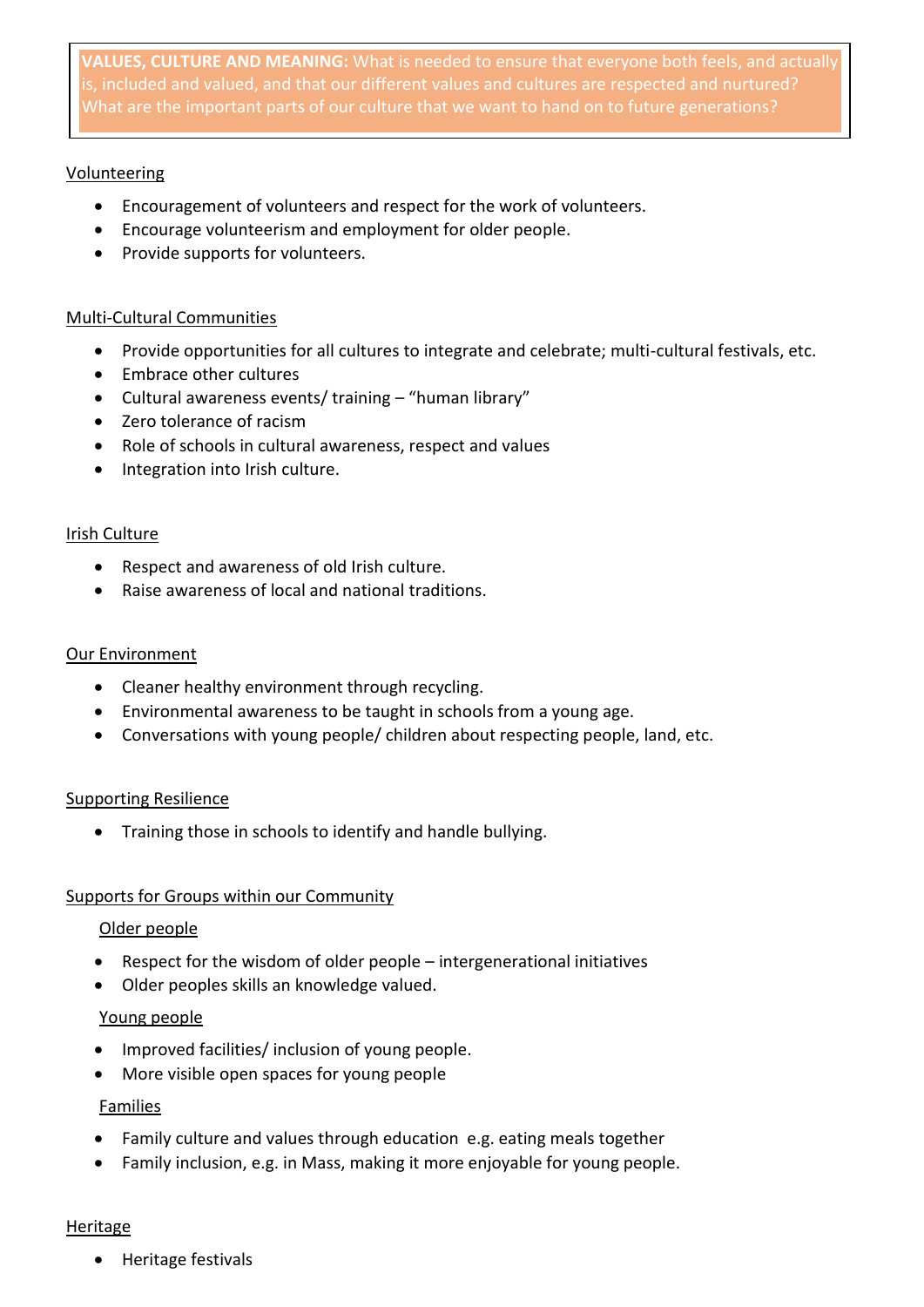Preservation of historic buildings and sites

# Community Facilities

- Development of community centres
- Theatre-type facilities in sizeable towns.
- Shared values
- Security
- Horse riding areas to facilitate sport horse training, horse trails i.e. bridle paths.
- More awareness of use of social media

*{Detail: A roof and restoration of King John's Castle}*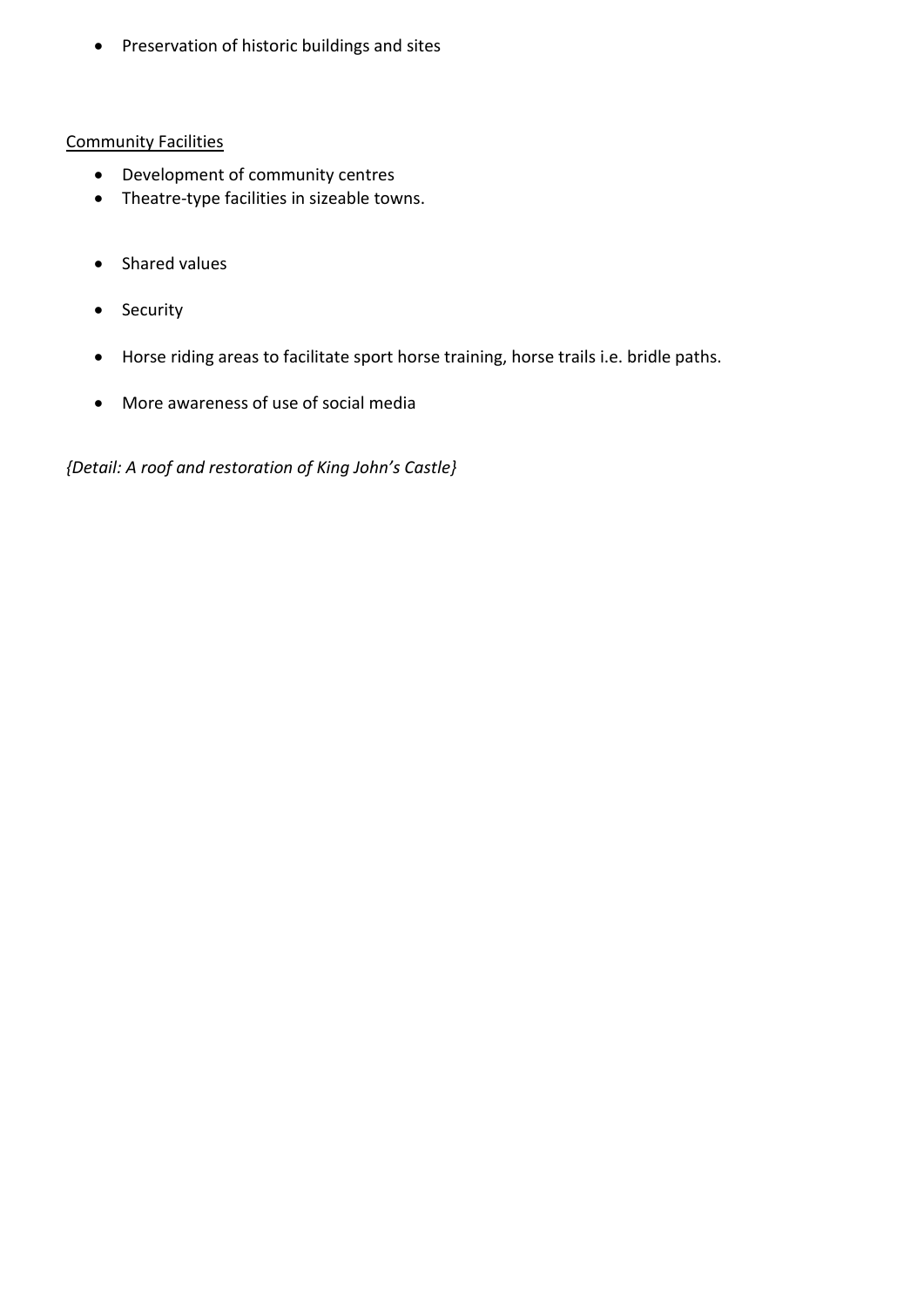## **WORK, ECONOMY AND RESOURCES:**

How can our communities thrive economically, with good jobs, and supports for enterprise, business and for people not in work? What resources do we have and are they used effectively and sustainably without causing harm to social and environmental sustainability?

## Tourism

- More tourism and better returns from tourism
- Military and cultural museum that would keep tourist in the town a bit longer and contribute more to the economy.
- Share folklore; a centre to share stories/ poetry
- Improve water quality in the rivers and improve the River Boyne for fishing, tourism and drinking water quality.
- Provide sporting facilities so that people will be happy to stay and contribute to the economy.
- Better public toilet facilities

## **Transport**

- Railway and good train service
- Regenerate the Navan-Dublin rail line
- More park and ride facilities in Meath

# Support for Business and Workers

- Work/ skill hubs needed
- Community business hub, office space and hot desks
- More grants for start up businesses
- Hubs to facilitate remote working
- More jobs, less commuting to Dublin for work
- More support from IDA and Enterprise Ireland to allow local people set up businesses (NEC Ballivor)
- Promote entrepreneurship in local area
- More industries for the Trim town and area

## Energy

- Wind farms
- Use local sources river generators, etc.

## Education, Training and Experience

- Work experience initiatives
- Collaborative initiatives to link local businesses with young people at risk

# Agriculture and Food

- Regenerative farming to improve biodiversity and make farming more profitable
- Encourage agri-tourism
- More artisan foods
- More local food producers